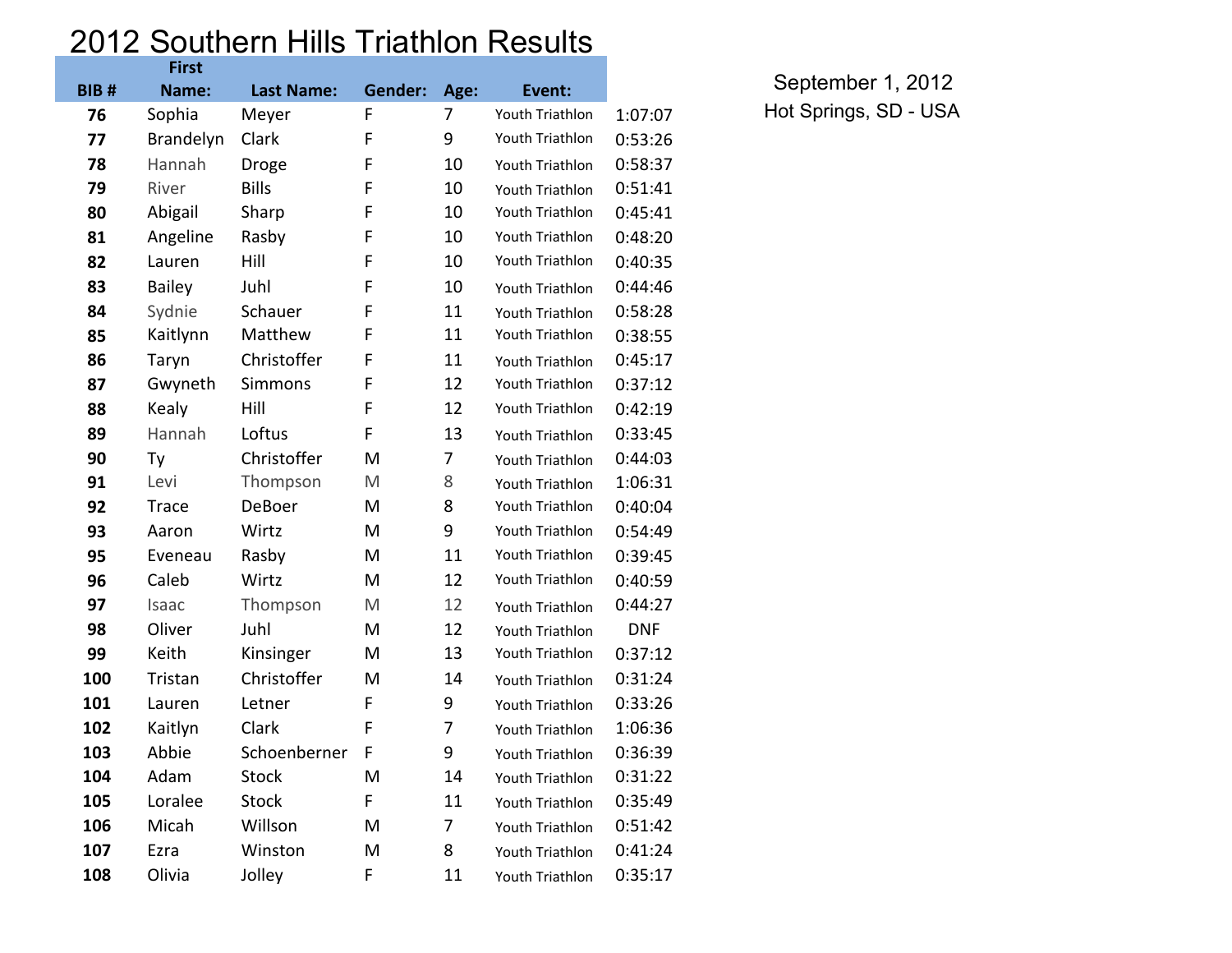| <b>109</b> Ireland Loos |      |   | 10 Youth Triathlon 0:50:25 |  |
|-------------------------|------|---|----------------------------|--|
| 110 Grady               | Loos | M | Youth Triathlon 0:47:37    |  |

|             | <b>First</b> |                   |         |      |          |             |                 |             |          |            |  |
|-------------|--------------|-------------------|---------|------|----------|-------------|-----------------|-------------|----------|------------|--|
| <b>BIB#</b> | Name:        | <b>Last Name:</b> | Gender: | Age: | Event:   | <b>Swim</b> | <b>Trans #1</b> | <b>Bike</b> | Trans #2 | <b>Run</b> |  |
| 883         | Melissa      | Labrie            | F       | 36   | Duathlon | 0:25:40     | 0:01:26         | 0:47:45     | 0:01:33  | 0:27:14    |  |
| 861         | Tracy        | Wright            | F       | 31   | Duathlon | 0:28:36     | 0:01:29         | 0:52:21     | 0:01:34  | 0:32:38    |  |
| 882         | Jennifer     | Powell            | F       | 34   | Duathlon | 0:29:25     | 0:01:10         | 0:53:50     | 0:01:30  | 0:39:11    |  |
| 862         | Teresa       | Renaud            | F       | 34   | Duathlon | 0:35:35     | 0:01:45         | 0:56:13     | 0:01:52  | 0:49:22    |  |
| 863         | Kristen      | Ferguson          | F       | 40   | Duathlon | 0:28:32     | 0:01:00         | 0:53:42     | 0:01:18  | 0:36:41    |  |
| 865         | Nancy        | Lewellen          | F       | 51   | Duathlon | 0:25:44     | 0:02:01         | 0:49:52     | 0:01:34  | 0:28:22    |  |
| 864         | Charlotte    | Lussier           | F       | 50   | Duathlon | 0:25:51     | 0:00:59         | 0:54:36     | 0:00:53  | 0:29:20    |  |
| 885         | Kay          | Baker             | F       | 54   | Duathlon | 0:27:03     | 0:02:34         | 0:51:34     | 0:02:10  | 0:30:10    |  |
| 884         | Colter       | Steinmetz         | M       | 20   | Duathlon | 0:23:17     | 0:01:12         | 0:55:09     | 0:00:33  | 0:30:25    |  |
| 887         | Scott        | Hourigan          | M       | 36   | Duathlon | 0:24:19     | 0:01:20         | 0:49:27     | 0:01:13  | 0:30:52    |  |
| 867         | Andy         | Wright            | M       | 37   | Duathlon | 0:28:38     | 0:01:26         | 1:01:58     | 0:03:23  | 0:35:45    |  |
| 868         | Cooper       | Garnos            | M       | 46   | Duathlon | 0:29:49     | 0:02:28         | 0:46:12     | 0:02:12  | 0:32:11    |  |

| 1295 | Maggie   | Kozlowski      |   | 25 | Sprint Triathlon | 0:21:41 | 0:02:30 | 0:46:10 | 0:00:55 | 0:25:48 | 1:37:04 |
|------|----------|----------------|---|----|------------------|---------|---------|---------|---------|---------|---------|
| 1241 | Chelsey  | Miller         |   | 25 | Sprint Triathlon | 0:20:04 | 0:02:15 | 0:46:00 | 0:01:09 | 0:38:18 | 1:47:46 |
| 1240 | Ashley   | Lauing         |   | 24 | Sprint Triathlon | 0:22:37 | 0:06:35 | 0:53:46 | 0:01:28 | 0:44:13 | 2:08:39 |
| 1239 | Erin     | Preston        |   | 22 | Sprint Triathlon | 0:40:29 | 0:04:25 | 1:35:35 | 0:01:07 | 0:54:50 | 3:16:26 |
| 1297 | Melanie  | Schoenberner   |   | 37 | Sprint Triathlon | 0:22:27 | 0:03:44 | 0:44:44 | 0:00:59 | 0:25:00 | 1:36:54 |
| 1246 | Sarah    | Strain         |   | 35 | Sprint Triathlon | 0:20:00 | 0:03:41 | 0:46:53 | 0:00:48 | 0:27:21 | 1:38:43 |
| 1245 | Christie | <b>Nichols</b> | F | 35 | Sprint Triathlon | 0:27:25 | 0:03:17 | 0:43:44 | 0:02:01 | 0:28:57 | 1:45:24 |
| 1248 | Lezlie   | Hill           |   | 36 | Sprint Triathlon | 0:23:27 | 0:03:35 | 0:50:52 | 0:01:22 | 0:30:34 | 1:49:50 |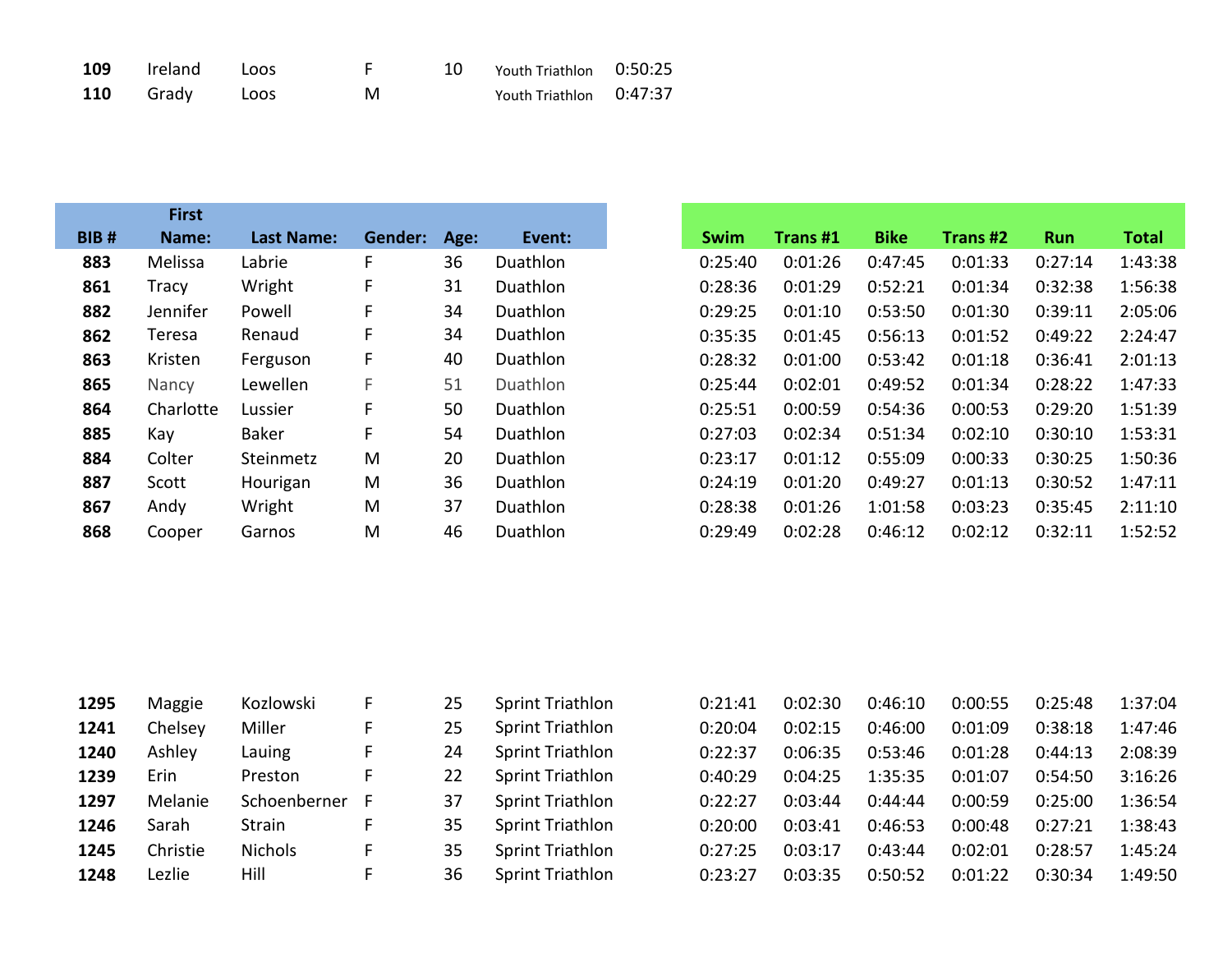| 1244 | Lindsay        | Frankenfeld    | F | 35 | <b>Sprint Triathlon</b> | 0:26:18 | 0:04:16 | 0:47:42    | 0:02:31 | 0:31:25 | 1:52:12 |
|------|----------------|----------------|---|----|-------------------------|---------|---------|------------|---------|---------|---------|
| 1247 | Ketura         | Veal           | F | 36 | <b>Sprint Triathlon</b> | 0:22:02 | 0:03:09 | 1:01:21    | 0:00:38 | 0:28:40 | 1:55:50 |
| 1242 | Ann            | Thorson        | F | 33 | <b>Sprint Triathlon</b> | 0:22:22 | 0:03:42 | 0:52:03    | 0:01:20 | 0:39:16 | 1:58:43 |
| 1243 | Tami           | Wirtz          | F | 34 | <b>Sprint Triathlon</b> | 0:22:50 | 0:04:31 | 1:05:00    | 0:01:40 | 0:36:00 | 2:10:01 |
| 1249 | Amy            | Thompson       | F | 38 | <b>Sprint Triathlon</b> | 0:22:12 | 0:04:18 | 1:19:08    | 0:00:51 | 0:34:28 | 2:20:57 |
| 1251 | Jonette        | Murphy         | F | 40 | <b>Sprint Triathlon</b> | 0:17:35 | 0:01:59 | 0:38:43    | 0:01:13 | 0:28:45 | 1:28:15 |
| 1252 | Kristen        | Loftus         | F | 43 | <b>Sprint Triathlon</b> | 0:17:55 | 0:02:28 | 0:42:59    | 0:01:04 | 0:30:20 | 1:34:46 |
| 1253 | Dawn           | Claymore       | F | 43 | <b>Sprint Triathlon</b> | 0:22:35 | 0:02:48 | 0:48:58    | 0:00:48 | 0:32:42 | 1:47:51 |
| 1286 | Shannon        | Amiotte        | F | 45 | <b>Sprint Triathlon</b> | 0:23:23 | 0:03:33 | 0:48:49    | 0:01:14 | 0:31:04 | 1:48:03 |
| 1255 | Fiona          | Willis         | F | 43 | <b>Sprint Triathlon</b> | 0:26:15 | 0:04:23 | 0:53:10    | 0:01:26 | 0:30:37 | 1:55:51 |
| 1256 | Rachelle       | Preszler       | F | 44 | <b>Sprint Triathlon</b> | 0:24:48 | 0:05:12 | 0:52:12    | 0:02:10 | 0:34:34 | 1:58:56 |
| 1287 | Michelle       | Sterkel        | F | 41 | <b>Sprint Triathlon</b> | 0:27:38 | 0:03:49 | 0:55:11    | 0:01:06 | 0:40:14 | 2:07:58 |
| 1293 | Patty          | <b>Brown</b>   | F | 49 | <b>Sprint Triathlon</b> | 0:28:18 | 0:05:16 | 0:55:47    | 0:01:04 | 0:37:51 | 2:08:16 |
| 1254 | Jeannine       | Davidson       | F | 43 | <b>Sprint Triathlon</b> | 0:18:01 | 0:15:40 | 0:57:41    | 0:03:37 | 0:40:05 | 2:15:04 |
| 1259 | Naomi          | Hatfield       | F | 55 | <b>Sprint Triathlon</b> | 0:23:17 | 0:03:54 | 0:45:13    | 0:01:02 | 0:28:34 | 1:42:00 |
| 1260 | <b>Barbara</b> | Fetters        | F | 59 | <b>Sprint Triathlon</b> | 0:23:59 | 0:03:20 | 0:45:17    | 0:02:11 | 0:37:35 | 1:52:22 |
| 1261 | Karen          | Olson          | F | 59 | <b>Sprint Triathlon</b> | 0:35:03 | 0:03:56 | 0:56:11    | 0:02:08 | 0:30:28 | 2:07:46 |
| 1262 | Jeffrey        | Loftus         | M | 15 | <b>Sprint Triathlon</b> | 0:18:18 | 0:01:25 | 0:39:48    | 0:00:42 | 0:26:15 | 1:26:28 |
| 1294 | Victor         | Dozal          | M | 19 | <b>Sprint Triathlon</b> | 0:14:19 | 0:02:35 | 0:51:30    | 0:00:48 | 0:27:36 | 1:36:48 |
| 1291 | Casen          | <b>Burgess</b> | M | 15 | <b>Sprint Triathlon</b> | 0:32:43 | 0:01:31 | 0:45:40    | 0:00:38 | 0:28:33 | 1:49:05 |
| 1296 | Anthony        | Phillips       | M | 22 | <b>Sprint Triathlon</b> | 0:15:00 | 0:01:31 | 0:36:58    | 0:00:34 | 0:20:44 | 1:14:47 |
| 1263 | Andrew         | Johannsen      | M | 20 | <b>Sprint Triathlon</b> | 0:18:18 | 0:03:31 | 0:41:06    | 0:00:42 | 0:27:25 | 1:31:02 |
| 1264 | Tyrone         | Berentson      | M | 20 | <b>Sprint Triathlon</b> | 0:21:28 | 0:04:38 | 0:44:43    | 0:01:43 | 0:25:20 | 1:37:52 |
| 1265 | Jonathan       | Preszler       | M | 20 | <b>Sprint Triathlon</b> | 0:26:12 | 0:06:13 | 0:48:16    | 0:00:32 | 0:29:32 | 1:50:45 |
| 1285 | David          | Kozlowski      | M | 22 | <b>Sprint Triathlon</b> | 0:29:18 | 0:03:54 | 0:59:26    | 0:01:09 | 0:43:48 | 2:17:35 |
| 1266 | <b>Travis</b>  | Swier          | M | 22 | <b>Sprint Triathlon</b> | 0:37:39 | 0:05:38 | <b>DNF</b> |         |         |         |
| 1290 | Dan            | Linde          | M | 39 | <b>Sprint Triathlon</b> | 0:15:29 | 0:01:48 | 0:34:26    | 0:00:47 | 0:24:35 | 1:17:05 |
| 1270 | Ryan           | Ryder          | M | 38 | <b>Sprint Triathlon</b> | 0:20:06 | 0:03:39 | 0:46:29    | 0:01:36 | 0:32:43 | 1:44:33 |
| 1269 | Bob            | Brown          | M | 37 | Sprint Triathlon        | 0:21:40 | 0:04:40 | 0:49:38    | 0:01:21 | 0:29:59 | 1:47:18 |
| 1268 | Matt           | Worland        | M | 33 | <b>Sprint Triathlon</b> | 0:19:42 | 0:02:12 | 0:48:12    | 0:00:47 | 0:36:51 | 1:47:44 |
| 1267 | Cody           | Thorson        | M | 32 | <b>Sprint Triathlon</b> | 0:28:54 | 0:04:26 | 0:45:44    | 0:01:33 | 0:48:09 | 2:08:46 |
| 1272 | Kent           | Renaud         | M | 41 | <b>Sprint Triathlon</b> | 0:19:22 | 0:00:54 | 0:33:39    | 0:00:47 | 0:24:20 | 1:19:02 |
| 1276 | John           | Hill           | M | 47 | <b>Sprint Triathlon</b> | 0:16:19 | 0:01:41 | 0:37:47    | 0:00:41 | 0:27:55 | 1:24:23 |
| 1274 | Jeff           | Long           | M | 41 | <b>Sprint Triathlon</b> | 0:19:38 | 0:02:38 | 0:40:23    | 0:01:00 | 0:29:37 | 1:33:16 |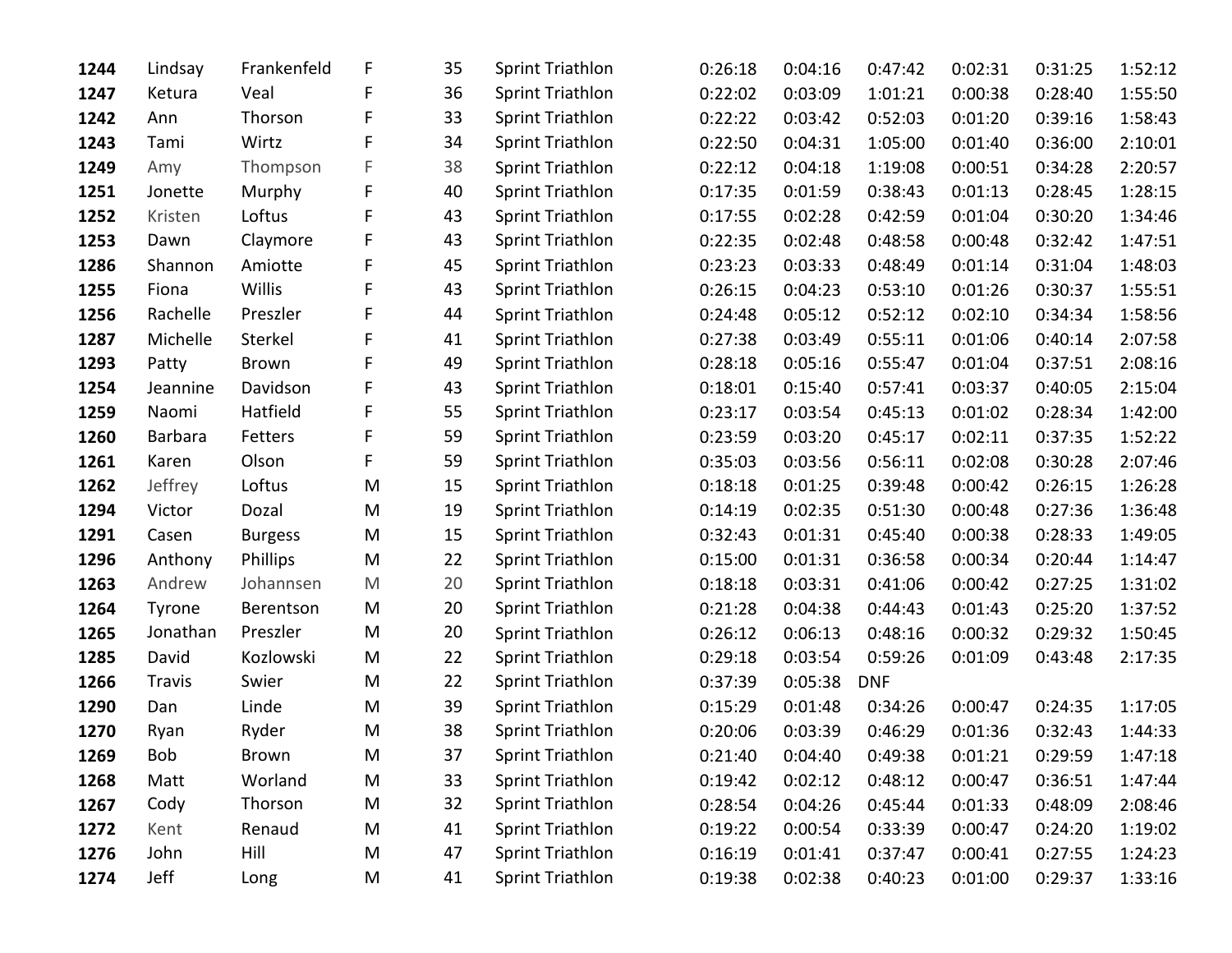| 1271 | Shannon | DeBoer        | M | 40 | <b>Sprint Triathlon</b> | 0:17:07 | 0:02:30 | 0:43:13 | 0:01:24 | 0:29:27 | 1:33:41 |
|------|---------|---------------|---|----|-------------------------|---------|---------|---------|---------|---------|---------|
| 1277 | Todd    | Preszler      | M | 47 | <b>Sprint Triathlon</b> | 0:20:07 | 0:03:56 | 0:44:13 | 0:01:09 | 0:25:22 | 1:34:47 |
| 1275 | Scot    | Astaldi       | M | 45 | <b>Sprint Triathlon</b> | 0:20:21 | 0:03:31 | 0:43:20 | 0:01:04 | 0:28:04 | 1:36:20 |
| 1289 | Lane    | <b>Droog</b>  | M | 47 | <b>Sprint Triathlon</b> | 0:24:06 | 0:02:55 | 0:41:26 | 0:01:16 | 0:30:07 | 1:39:50 |
| 1278 | Richard | Olstad        | M | 48 | <b>Sprint Triathlon</b> | 0:22:25 | 0:04:52 | 0:48:00 | 0:02:08 | 0:37:06 | 1:54:31 |
| 1292 | Quint   | Garnos        | M | 48 | <b>Sprint Triathlon</b> | 0:26:44 | 0:03:00 | 0:58:48 | 0:00:41 | 0:30:44 | 1:59:57 |
| 1273 | Matthew | Veal          | M | 41 | Sprint Triathlon        | 0:29:11 | 0:03:17 | 0:55:03 | 0:00:47 | 0:34:27 | 2:02:45 |
| 1288 | Paul    | Sterkel       | M | 48 | <b>Sprint Triathlon</b> | 0:29:36 | 0:04:35 | 0:52:10 | 0:01:24 | 0:40:14 | 2:07:59 |
| 1279 | Robert  | Gunderson     | M | 50 | <b>Sprint Triathlon</b> | 0:17:56 | 0:02:39 | 0:42:29 | 0:01:49 | 0:27:20 | 1:32:13 |
| 1282 | Michael | <b>Bowers</b> | M | 58 | <b>Sprint Triathlon</b> | 0:17:54 | 0:03:13 | 0:48:51 | 0:01:44 | 0:30:58 | 1:42:40 |
| 1281 | Dan     | Rasby         | M | 53 | <b>Sprint Triathlon</b> | 0:25:20 | 0:04:46 | 0:49:38 | 0:01:00 | 0:27:34 | 1:48:18 |
| 1280 | Troy    | Claymore      | M | 52 | Sprint Triathlon        | 0:25:57 | 0:04:16 | 0:52:21 | 0:01:00 | 0:34:32 | 1:58:06 |
| 1283 | Dave    | Carperter     | M | 63 | <b>Sprint Triathlon</b> | 0:18:04 | 0:02:38 | 0:47:51 | 0:01:04 | 0:31:09 | 1:40:46 |
| 1284 | Gary    | Gamache       | M | 68 | <b>Sprint Triathlon</b> | 0:20:45 | 0:04:18 | 0:49:36 | 0:01:50 | 0:30:40 | 1:47:09 |
|      |         |               |   |    |                         |         |         |         |         |         |         |

| 1362 | Andrea         | Johnson     | F. | 16 | <b>Olympic Triathlon</b> | 0:41:28 | 0:03:35 | 2:01:45 | 0:01:49 | 1:41:11 | 4:29:48 |
|------|----------------|-------------|----|----|--------------------------|---------|---------|---------|---------|---------|---------|
| 1364 | Emily          | Cook        |    | 32 | <b>Olympic Triathlon</b> | 0:31:01 | 0:02:04 | 1:10:30 | 0:00:59 | 0:50:31 | 2:35:05 |
| 1389 | Chelsia        | Evans       | F. | 32 | <b>Olympic Triathlon</b> | 0:37:39 | 0:07:08 | 1:25:14 | 0:03:42 | 0:58:37 | 3:12:20 |
| 1365 | Stacey         | Nelson      | F. | 39 | <b>Olympic Triathlon</b> | 0:42:20 | 0:03:23 | 1:25:42 | 0:02:14 | 1:05:40 | 3:19:19 |
| 1390 | Karin          | Gardner     | F. | 43 | <b>Olympic Triathlon</b> | 0:26:03 | 0:01:22 | 1:15:36 | 0:01:17 | 0:55:37 | 2:39:55 |
| 1367 | <b>Beth</b>    | Hollick     | F. | 48 | <b>Olympic Triathlon</b> | 0:41:27 | 0:03:02 | 1:27:11 | 0:01:51 | 1:07:23 | 3:20:54 |
| 1366 | Kelly          | Hill        | F. | 42 | <b>Olympic Triathlon</b> | 0:40:12 | 0:05:50 | 1:27:29 | 0:01:21 | 1:06:52 | 3:21:44 |
| 1368 | Matthew        | Habbe       | M  | 14 | <b>Olympic Triathlon</b> | 0:35:41 | 0:02:11 | 1:18:04 | 0:01:07 | 1:11:54 | 3:08:57 |
| 1369 | Samuel         | Loftus      | M  | 16 | <b>Olympic Triathlon</b> | 0:41:30 | 0:03:43 | 1:17:41 | 0:01:20 | 1:15:47 | 3:20:01 |
| 1370 | <b>Brandon</b> | Zelfer      | M  | 23 | <b>Olympic Triathlon</b> | 0:25:44 | 0:01:23 | 1:05:08 | 0:03:48 | 0:48:06 | 2:24:09 |
| 1371 | Forest         | <b>Balk</b> | M  | 28 | <b>Olympic Triathlon</b> | 0:39:02 | 0:03:55 | 1:20:06 | 0:02:48 | 0:59:29 | 3:05:20 |
| 1374 | Joshua         | Paull       | M  | 32 | <b>Olympic Triathlon</b> | 0:35:37 | 0:02:22 | 1:10:32 | 0:00:48 | 0:47:30 | 2:36:49 |
| 1375 | George         | Rehberg     | M  | 35 | <b>Olympic Triathlon</b> | 0:42:19 | 0:03:00 | 1:18:04 | 0:00:55 | 0:51:33 | 2:55:51 |
| 1373 | Ryan           | Lengerich   | M  | 31 | <b>Olympic Triathlon</b> | 0:39:47 | 0:03:18 | 1:26:34 | 0:01:19 | 0:50:25 | 3:01:23 |